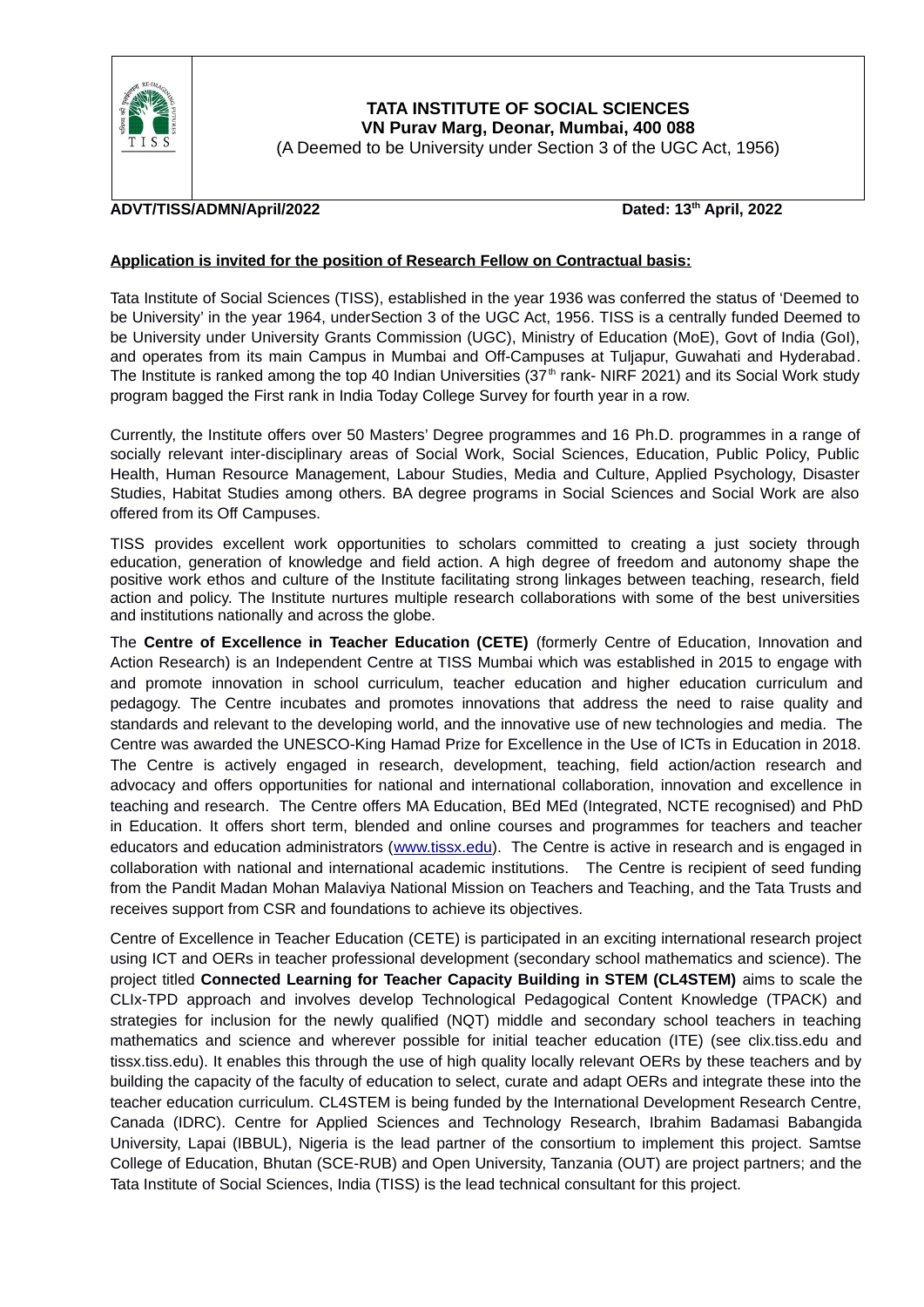The project consists of four interrelated activities including two research studies.

a) Adoption and adaptation of the CLIx program developed by TISS for Bhutan, Tanzania, and Nigeria.

b) Impact study to assess the impact of the use of OERs to build teacher capacities of secondary school science and mathematics in each of the partner countries.

c) Innovation diffusion to assess the uptake of this innovation among the key stakeholders in the respective countries and the pathways to scaling the innovation.

d) Knowledge Dissemination of the insights from deployment and research of this project.

## **CETE, TISS invites interested candidates to apply for the post of Research Fellow to be filled on contract basis for a period of One Year (extendable based on project need and performance):**

| <b>Name of the Post</b>                                               | <b>Research Fellow</b>                                                                                                                                                                                                                                                                                                                                                                                                                                                                                        |
|-----------------------------------------------------------------------|---------------------------------------------------------------------------------------------------------------------------------------------------------------------------------------------------------------------------------------------------------------------------------------------------------------------------------------------------------------------------------------------------------------------------------------------------------------------------------------------------------------|
| <b>No. of Post</b>                                                    | 01                                                                                                                                                                                                                                                                                                                                                                                                                                                                                                            |
| <b>Consolidated Salary</b>                                            | Rs. 45,000/- to 50,000/- per month, commensurate with qualification and<br>experience                                                                                                                                                                                                                                                                                                                                                                                                                         |
| <b>Age Limit</b>                                                      | Below 50 Year                                                                                                                                                                                                                                                                                                                                                                                                                                                                                                 |
| Location                                                              | TISS, Mumbai                                                                                                                                                                                                                                                                                                                                                                                                                                                                                                  |
| Last Date of Filling of Online 30th April 2022<br><b>Applications</b> |                                                                                                                                                                                                                                                                                                                                                                                                                                                                                                               |
| <b>Educational Qualification</b>                                      | The research fellowships are open to candidates fulfilling the following<br>qualifications                                                                                                                                                                                                                                                                                                                                                                                                                    |
|                                                                       | (a) Doctoral students:                                                                                                                                                                                                                                                                                                                                                                                                                                                                                        |
|                                                                       | Must have a master's degree in education/social sciences<br>$\bullet$<br>combined with a postgraduate / graduate degree in<br>science/ mathematics / engineering or in similar fields<br>Must satisfy the doctoral programme admission criteria as<br>٠<br>specified by the affiliating university.<br>The candidates who are already admitted into the doctoral<br>$\bullet$<br>programmes of the partnering institutions will be preferred.<br>The candidate will be expected to pursue their doctoral<br>٠ |
|                                                                       | research in the theme aligned to the objectives and scope<br>They will be supervised by the lead<br>of CL4STEM.<br>investigators of the project in respective countries or by<br>any other researcher identified by the lead researchers.                                                                                                                                                                                                                                                                     |
|                                                                       | (b) Postdoctoral candidates and early career researchers                                                                                                                                                                                                                                                                                                                                                                                                                                                      |
|                                                                       | Postdoctoral scholars should have completed or be in the<br>final stages of submitting their PhD (in Education or allied<br>fields).                                                                                                                                                                                                                                                                                                                                                                          |
|                                                                       | Early career teacher educators from the participating<br>٠<br>institutions would be preferred.                                                                                                                                                                                                                                                                                                                                                                                                                |
|                                                                       | Should<br>have<br>experience<br>in<br>conducting<br>academic<br>٠<br>research; strong quantitative and qualitative data analysis<br>skills; and experience in authoring academic research<br>reports.                                                                                                                                                                                                                                                                                                         |
|                                                                       | Should have a good understanding of curriculum design                                                                                                                                                                                                                                                                                                                                                                                                                                                         |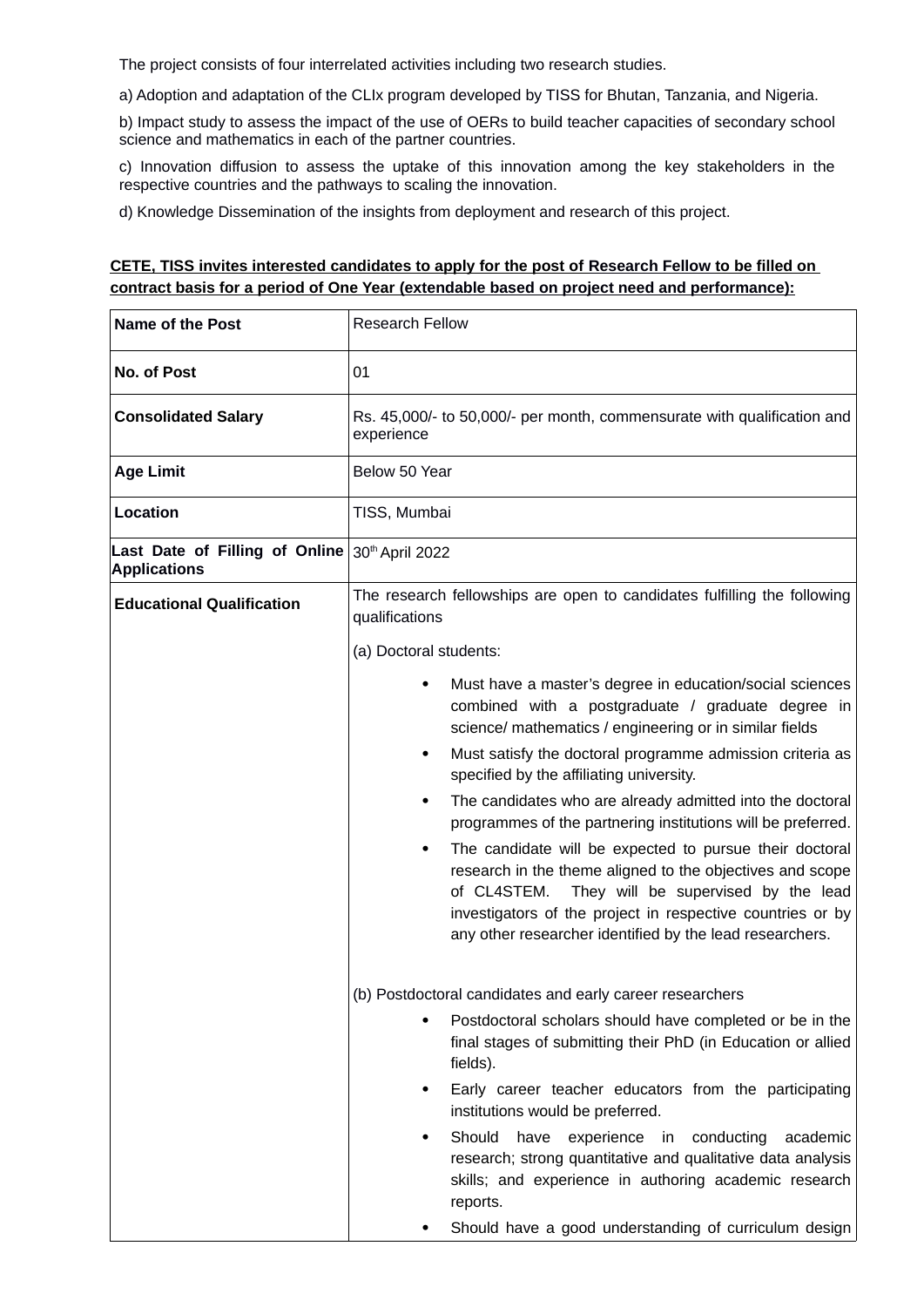|                             | and pedagogies of school science and math education<br>and understanding of the use of ICT in school education,<br>or in policy studies, educational change, professional<br>development and comparative education.<br>Ability to handle tasks independently and meet deadlines.<br>Should have good communication and writing skills in<br>English. Knowledge and skills of the local languages of<br>Bhutan, Nigeria and Tanzania will be an asset.                                                                                                                                                                                                                                                                                                                                        |
|-----------------------------|----------------------------------------------------------------------------------------------------------------------------------------------------------------------------------------------------------------------------------------------------------------------------------------------------------------------------------------------------------------------------------------------------------------------------------------------------------------------------------------------------------------------------------------------------------------------------------------------------------------------------------------------------------------------------------------------------------------------------------------------------------------------------------------------|
| <b>Key Responsibilities</b> | Participate in the conceptualization of the research design<br>workshops for impact study and innovation diffusion study.<br>Participate in the development of common data collection<br>tools.<br>Train and support country project teams in country<br>$\bullet$<br>specific research design and customization of data<br>collection tools for impact study research and innovation<br>diffusion research.<br>Support country project teams in data collection, analysis,<br>and reporting of impact study and TISS for innovation<br>diffusion study.<br>Participate in data collection, analysis and reporting of the<br>٠<br>impact study and innovation diffusion study.<br>Author working papers, research briefs, policy briefs, best<br>practices etc. for knowledge dissemination. |